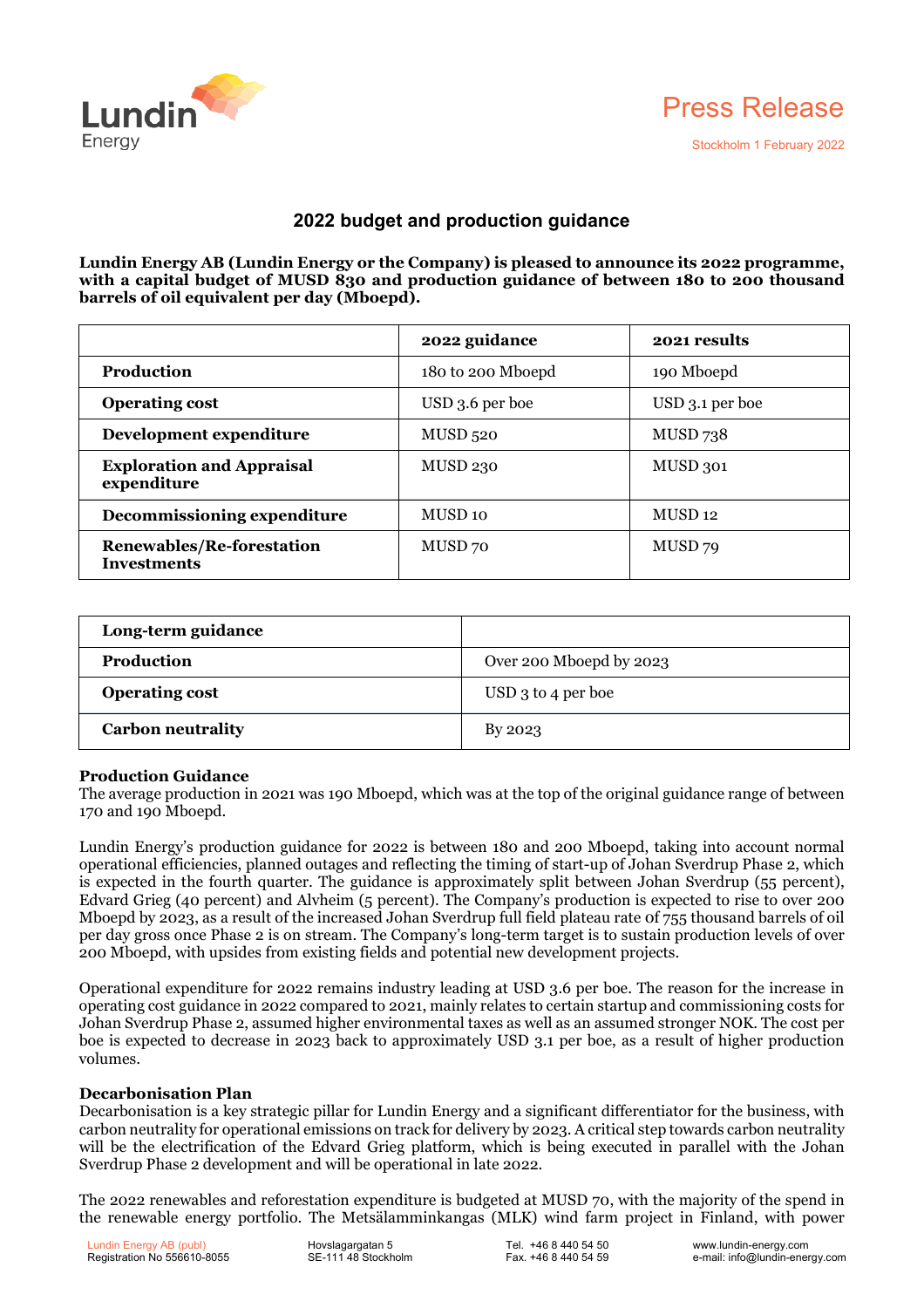generation of 400 GWh per annum gross, is planned for commercial handover in the first half of 2022 and the 290 GWh per annum Karskruv wind farm project in southern Sweden, is due to be operational in late 2023. There will also be continued investment in natural carbon capture projects, where approximately 2.7 million trees will be planted in Spain and Ghana over the next year.

### **Development Budget**

The 2022 development expenditure is budgeted at MUSD 520 and mainly reflects the Company's investments in Johan Sverdrup Phase 2, power from shore at Edvard Grieg, the remaining development drilling at Solveig and new projects in the Alvheim Area.

Approximately 55 percent of the budgeted development expenditure relates to Johan Sverdrup facilities and drilling. Phase 2 accounts for the majority of the Johan Sverdrup development expenditure budget for 2022. The project is currently around 70 percent complete, with the drilling of Phase 2 development wells having commenced in January 2022, installation of the Phase 2 processing platform topsides on track for March 2022 and first oil expected in the fourth quarter 2022.

Approximately 30 percent of the expenditure will be on Solveig and Edvard Grieg, with power from shore being the main cost driver for Edvard Grieg and completion of development drilling as the main driver for Solveig. The Solveig Phase 1 development is progressing ahead of schedule, with four wells drilled and is expected to complete with the final well drilled in early 2022.

The Alvheim Area accounts for approximately 15 percent of the budget in 2022. The area continues to grow with the Frosk (PDO submitted in 2021) and Kobra East/Gekko (PDO approved in January 2022) projects in the execution phase. The Alvheim Area is expected to continue delivering meaningful production rates to the Company.

**Exploration and Appraisal Budget**

The exploration and appraisal budget for 2022 is MUSD 230. Exploration accounts for 55 percent of the expenditure and the remaining programme targets approximately 140 MMboe of net unrisked resources. The programme involves the drilling of six wells, of which five remain to be drilled, featuring targets across the Company's acreage position on the Norwegian continental shelf.

| Licence           | Operator       | Area               | WI  | Well          |
|-------------------|----------------|--------------------|-----|---------------|
| PL929             | Neptune        | Northern North Sea | 10% | Ofelia        |
| PL1104            | Equinor        | Northern North Sea | 40% | Poseidon      |
| PL935             | ConocoPhillips | Norwegian Sea      | 20% | <b>Bounty</b> |
| PL <sub>265</sub> | Equinor        | Utsira High        | 7%  | P-Graben      |
| <b>PL229 G</b>    | Vår Energi     | Barents Sea        | 50% | Lupa          |

| Remaining 2022 exploration and appraisal well programme |  |
|---------------------------------------------------------|--|
|---------------------------------------------------------|--|

Around 45 percent of the budget is appraisal spend in relation to moving development projects towards sanction by the end of 2022. The Company has five potential projects which are being prioritised for development within the temporary tax incentives, which require a PDO to be submitted before the end of 2022. The total resource potential for the projects is estimated to be approximately 240 MMboe net.

The majority of the expenditure will be on the 500 million barrels of oil gross Wisting project, which is scheduled to be one of the next Barents Sea production hubs and will be a significant contributor to sustaining the Company's long term production profile. In the Greater Edvard Grieg Area, the Company is progressing the Solveig Phase 2 project, Lille Prinsen and Rolvsnes Full Field developments, as operator towards PDO submission in 2022, which will add high margin barrels into the existing hub in the future. At the Alvheim Area, expenditure relates to the Trell and Trine project, which is on track for PDO submission by mid-2022.